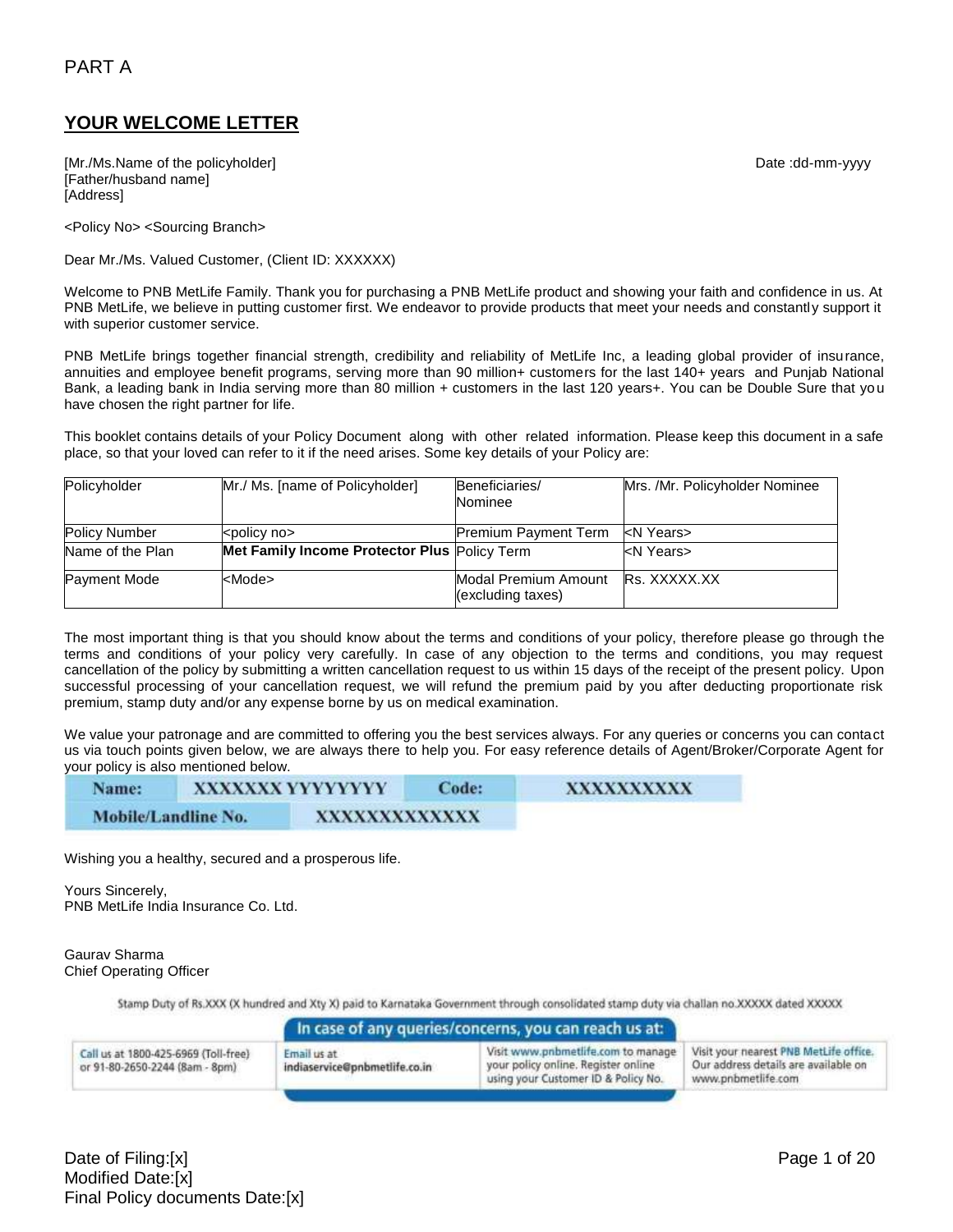## **POLICY PREAMBLE**

### **Met Family Income Protector Plus**

This is a contract of insurance between You and PNB MetLife India Insurance Company Limited. This contract of insurance has been effected on receipt of the premium deposit and is based on the details in the Application received together with the other information, documentation and declarations received from You for effecting a life insurance contract on the life of the person named in the Policy Schedule below.

We agree to pay the benefits under this Policy on the occurrence of the insured event described in Part C of this Policy, subject to the terms and conditions of the Policy.

On examination of the Policy, if You notice any mistake or error, please return the Policy document to Us in order that We may rectify the mistake/error.

Signed by and on behalf of PNB MetLife India Insurance Company Limited

[Signature] [Name of signing authority] [Designation of signing authority]

# **POLICY SCHEDULE**

| Name of the Plan   | Met Family Income Protector Plus                    |
|--------------------|-----------------------------------------------------|
| Nature of the Plan | Non-Linked, Non - Participating Term Assurance Plan |
| <b>UIN</b>         | [x]                                                 |

| Policy | Date of<br>.   | <b>Issuinc</b><br>$\sim$ |  |
|--------|----------------|--------------------------|--|
| number | issue<br>_____ | <br>∠rfice<br>.          |  |

#### **1. Details of the Policyholder and Insured**

| Name of the Policyholder |                   |     | Gender |  |
|--------------------------|-------------------|-----|--------|--|
| Name of the Insured      |                   |     |        |  |
| Proof of identification  |                   |     | Gender |  |
| Date of birth of Insured |                   |     |        |  |
| Whether Age admitted     | <yes no=""></yes> | Age |        |  |

#### **2. Policy Benefits**

| Term with Return of Premium | -Yes/No> |
|-----------------------------|----------|
| option                      |          |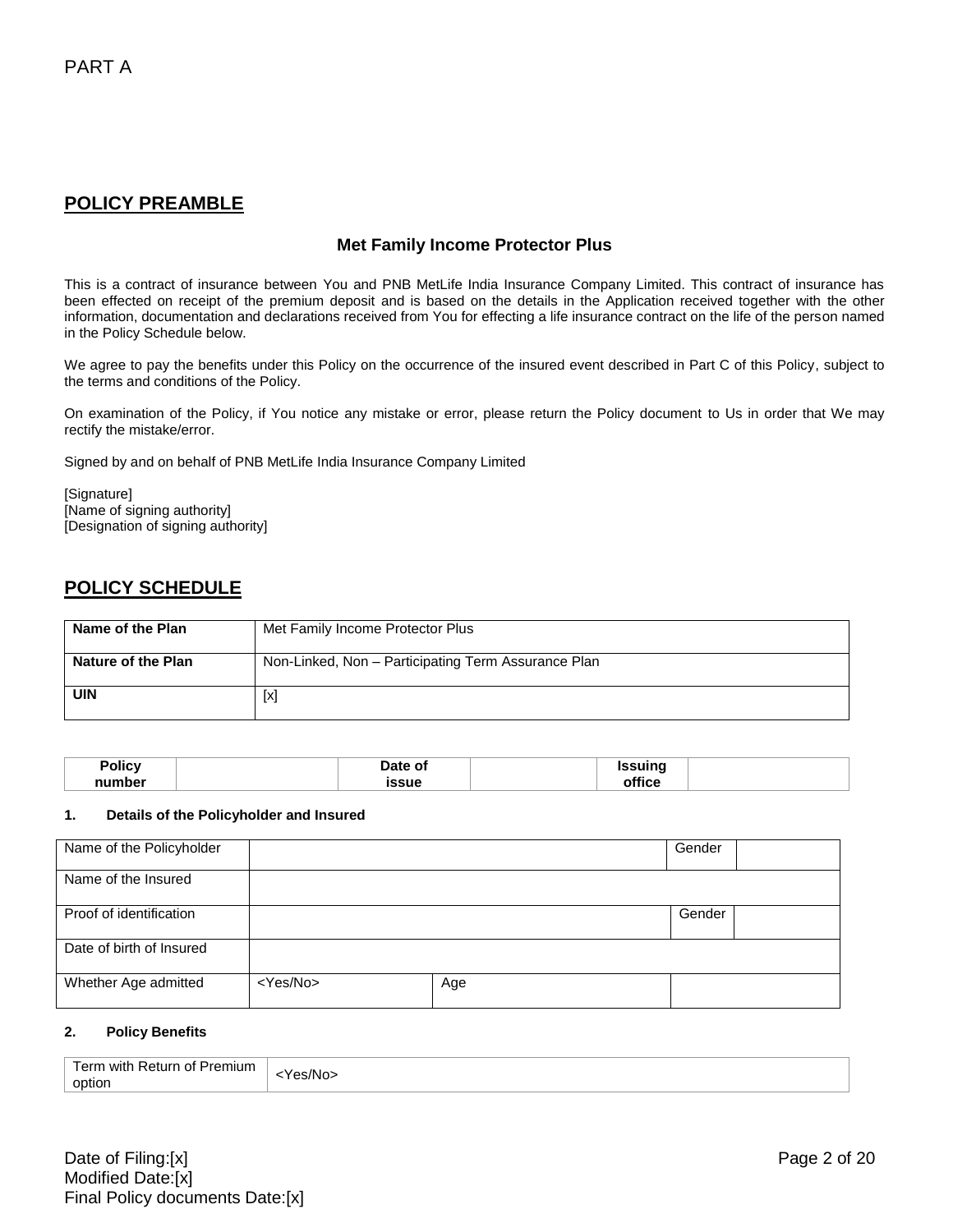# PART A

| <b>Basic Sum Assured</b>                           | Rs. <     |
|----------------------------------------------------|-----------|
| <b>Guaranteed Monthly Regular</b><br>Income amount | Rs. <     |
| <b>Benefit Payout Period</b>                       | Rs. <     |
| Rider details                                      | <b>NA</b> |

### **3. Policy Details**

| Date of Commencement      |       |
|---------------------------|-------|
| <b>Maturity Date</b>      |       |
| Policy Term               |       |
| Policy currency           |       |
| <b>Annualized Premium</b> | Rs. < |

#### **4. Details of Agent/Intermediary**

| Name           |  |
|----------------|--|
|                |  |
|                |  |
| License number |  |
|                |  |
|                |  |
| Phone number   |  |
|                |  |
|                |  |
| Address        |  |
|                |  |
|                |  |
| Email address  |  |
|                |  |
|                |  |

#### **5. Premium Details**

| <b>Annualized Premium</b>      | Rs. < |
|--------------------------------|-------|
| Modal Premium                  | Rs. < |
| Service Tax                    | Rs. < |
| Total Modal premium<br>amount* | Rs. < |
| Premium Frequency              |       |
| Premium due date               |       |
| Last due date of premium       |       |
| Premium Payment term           |       |

**\*** Includes service tax at prevailing rates. Premium rates are subject to change in case of any variance in the present rates or in the event of any new or additional tax/levy being made applicable/ imposed on the premium(s) by competent authority, the same would be borne by the Policyholder.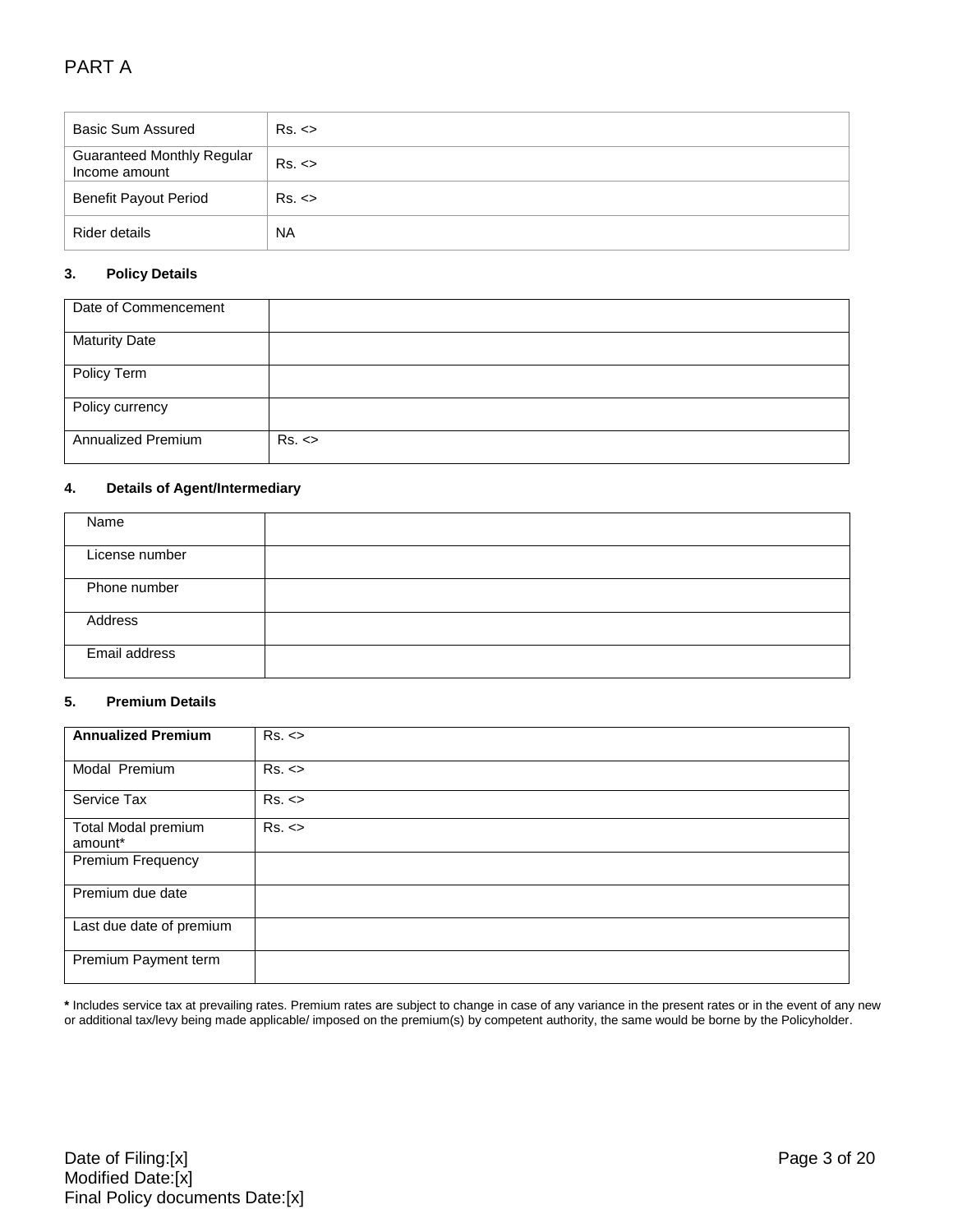# PART A

| <b>Special provisions/options</b> |  |
|-----------------------------------|--|
|                                   |  |
|                                   |  |
|                                   |  |
|                                   |  |

#### **6. Nominee details**

| Name(s) of the Nominee | Relationship | Share(s) % |
|------------------------|--------------|------------|
|                        |              |            |
| $\mathbf{2}$           |              |            |
| 3)                     |              |            |
| -4)                    |              |            |

#### **7. Appointee details (Only in case Nominee is less than 18 years of Age)**

| <b>Appointee name</b> |
|-----------------------|
|-----------------------|

On examination of the Policy, if You notice any mistake, the Policy document must be returned to Us for correction.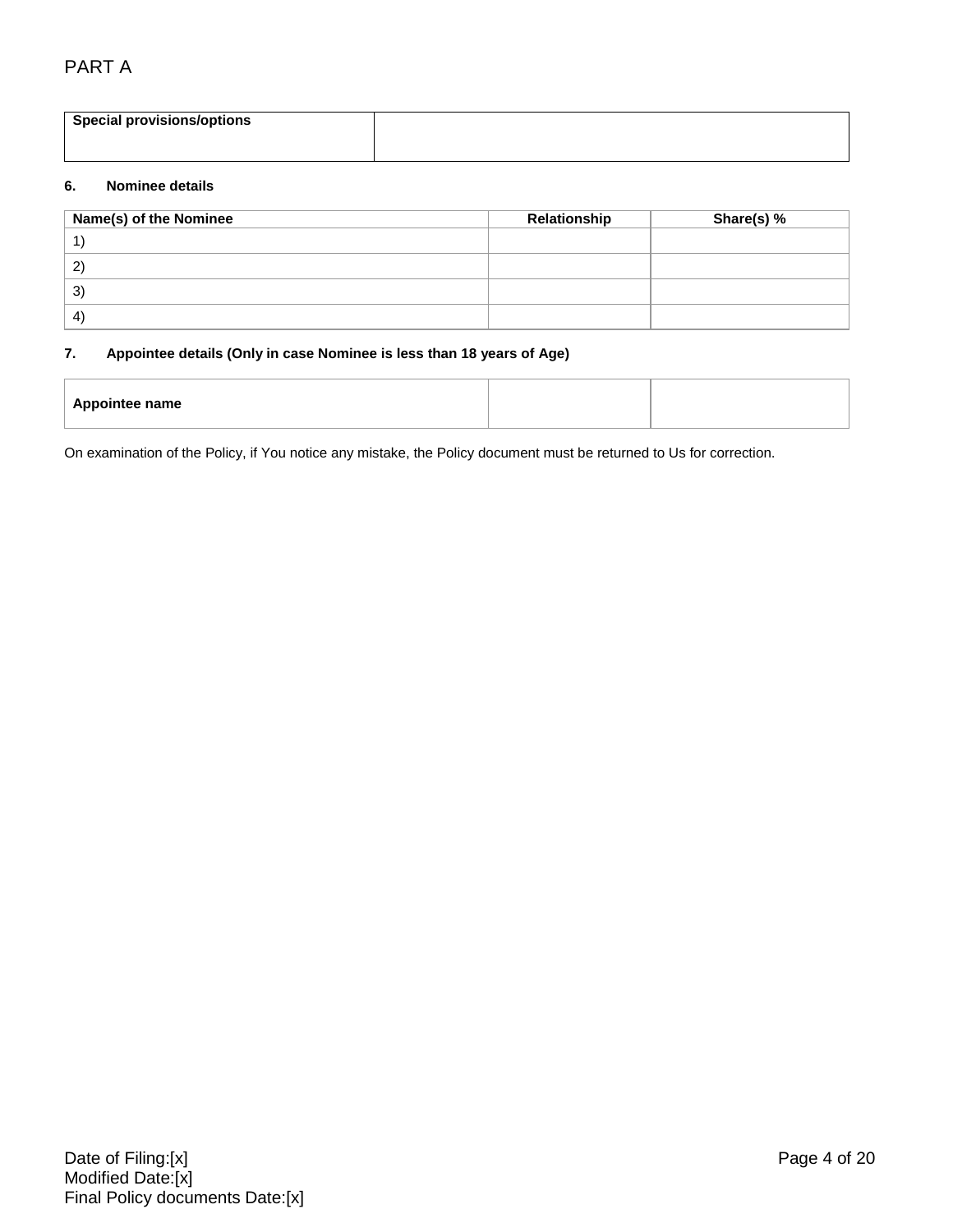# **DEFINITIONS APPLICABLE TO YOUR POLICY**

The words or terms below that appear in this **Policy** in initial capitals and **bold** type will have the specific meaning given to them below. These defined words or terms will, where appropriate to the context, be read so that the singular includes the plural, and the masculine includes the feminine.

- **1. Age** means age of the **Insured** as of his last birthday and is as shown in the **Schedule**.
- **2. Annualized Premium** means one full year's **Regular Premium** less loading charged if any, **by Us.**
- **3. Application** means the proposal form and any other information given to **Us** to decide whether and on what terms to issue this **Policy**.
- **4. Appointee** means the person named in the **Schedule** to receive payment under this **Policy,** if the **Nominee** is a minor at the time payment becomes due under this **Policy.**
- **5. Benefit Payout Period** means the duration in which the death benefit becomes payable under this **Policy** in case of the death of the **Insured** and is as specified in the **Schedule**
- **6. Basic Sum Assured** means the amount specified in the **Schedule**.
- **7. Business Day** means a working day of **Our** registered office.
- **8. Date of Commencement** means the date on which the **Policy** comes into effect and is as specified in the **Schedule**.
- **9. Financial Year** means the twelve month period between April and March of each calendar year**.**
- **10. Guaranteed Monthly Regular Income** means the amount of benefit payable during the **Benefit Payout Period** and is as specified in the **Schedule based on** amount chosen by **You,** payable on every **Monthly Anniversary Date** during the **Benefit Payout Period** to **You** or **Your Nominee in** accordance with the terms and conditions of this **Policy.**
- **11. Grace Period** means a period of 15 days if the **Regular Premium** is payable monthly or via Payroll Savings Plan and 30 days for all other frequencies for payment of **Regular Premium**.
- **12. Insured** means the person insured as named in the **Schedule.**
- **13. IRDA** means the Insurance Regulatory and Development Authority.
- **14. Maturity Date** means the expiry date of this **Policy** as shown in the **Schedule.**
- **15. Monthly Anniversary Date** means a period of one month from the **Date of Commencement** and every date falling one month thereafter, till the **Maturity Date.**
- **16. Nominee** means the person named in the **Schedule** who has been nominated by **You** to receive the benefits under the **Policy.**
- **17. Policy** means this document, any endorsements issued by **Us**, the **Schedule** and the **Application**.
- **18. Policy Anniversary** means the period of one year from the **Date of Commencement** and every date falling one year thereafter, till the **Maturity Date.**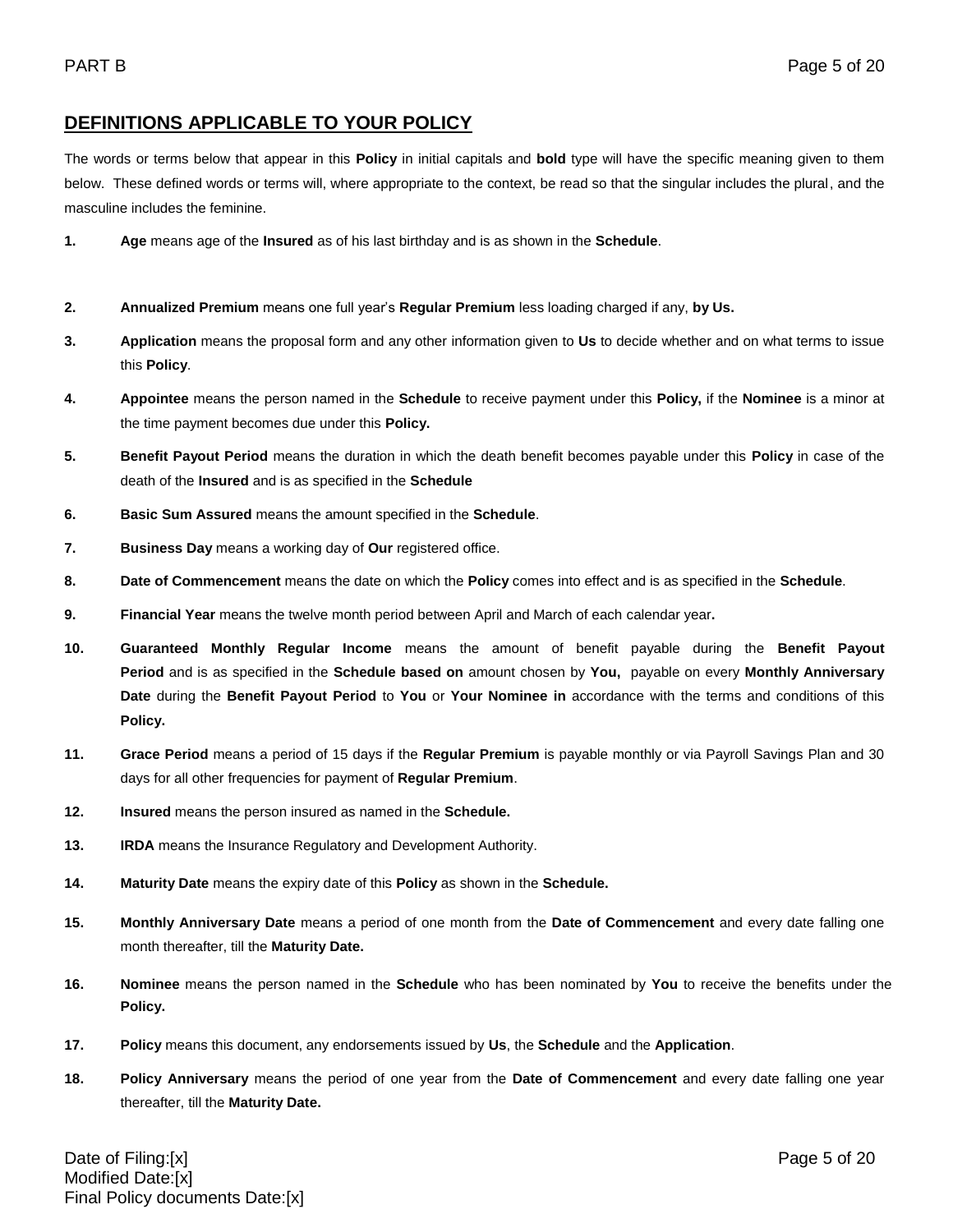- **19. Policy Year** means a period of twelve consecutive calendar months from the **Date of Commencement.**
- **20. Policy Term** means the period commencing on the **Date of Commencement** and concluding on the **Maturity Date**.
- **21. Premium Payment Term** means the period specified in the **Schedule** for which **Regular Premium** must be paid.
- **22. Regular Premium** means the regular payments to be made by **You**, to keep the **Policy** in force, in accordance with the frequency of payment chosen by **You** and is the amount as specified in the **Schedule**
- **23. Return of Premium** means the option chosen by **You** at inception of this **Policy**, entitling you to receive maturity benefit at the end of the **Policy Term.** In case **You** have chosen **Return of Premium** at the inception of the Policy, then the column against the **Return of Premium** section in **Schedule** will display as Yes.
- **24. Revival Period** means a period of 2 years from the due date of the first unpaid **Regular Premium** during which the **Policy** may be revived.
- **25. Schedule** means the policy schedule set out above that **We** have issued, along with any annexure, tables or endorsements attached to it from time to time.
- **26. Surrender Value** means the amount that is calculated in accordance with Part D.
- **27. We**, **Us** or **Our** means PNB MetLife India Insurance Company Limited.
- **28. You** or **Your** means the **Policyholder** as named in the **Schedule.**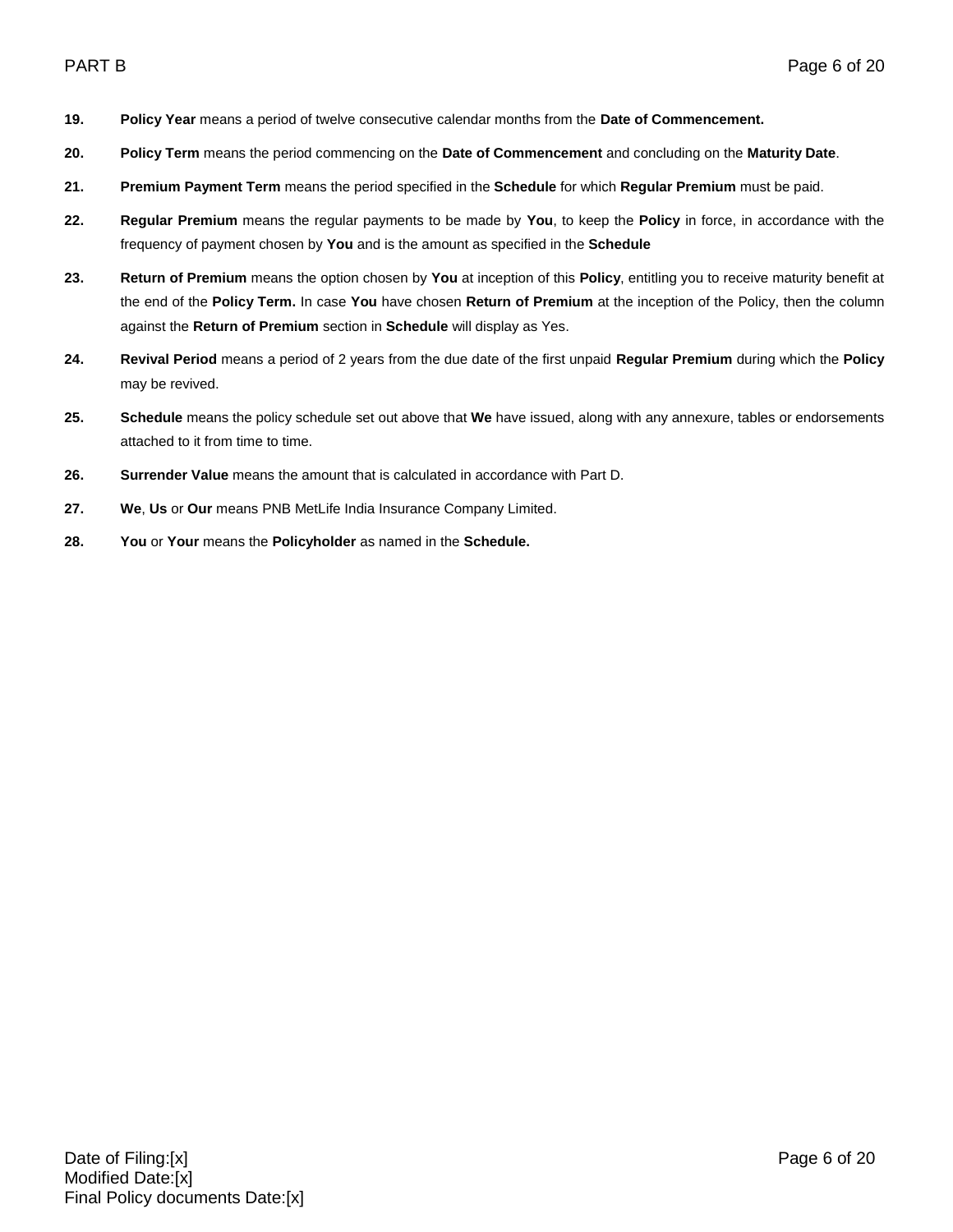# **POLICY FEATURES, BENEFITS & PREMIUM PAYMENT CONDITIONS**

### **1. Policy Features**

Met Family Income Protector Plus is a non-linked, non-participating term assurance plan. This plan offers the benefits listed below. The benefits will be payable subject to the terms and conditions of this **Policy**, including the Premium Payment Conditions set out below.

## **2. Policy Benefits**

### 2.1. **Death Benefit**

Upon the **Insured's** death when the **Policy** is in full force and effect, the **Nominee** shall exercise one of the following options to receive the death benefit payment from **Us**:

(a) **Option 1**: receive the **Guaranteed Monthly Regular Income** specified in the **Schedule** on every **Monthly Anniversary Date** commencing from the **Monthly Anniversary Date** immediately succeeding the **Insured's** death and continuing for the duration of the Benefit Payout Period specified in the **Schedule**.

If Option 1 is exercised by the **Nominee** and the **Nominee** dies during the Benefit Payout Period, the remaining installments of the **Guaranteed Monthly Regular Income** will be paid to **Your** legal heirs/legal representatives in accordance with Option 1 until the end of the **Benefit Payout Period**.

If the **Nominee** is not alive when the death benefit becomes payable, **We** will make payment of the death benefit in accordance with Option 1 above to **Your** legal heirs/legal representatives. The Policy terminates with the payment of last installment of **Guaranteed Monthly Regular Income** at the end of the **Benefit Payout Period**

- (b) **Option 2**: Receive the Death Benefit Sum Assured in lump sum. The Death Benefit Sum Assured is the highest of the following amounts:
	- (i) **Annualized Premium** x 10;
	- (ii) 105% of the total **Regular Premium** received (exclusive of service tax, cess, and extra premium loadings, if any) as on the date of the **Insured's** death;
	- (iii) The **Basic Sum Assured**;
	- (iv) The Maturity Sum Assured which is equal to 110% of the total **Regular Premium** received (exclusive of service tax, cess and extra premium loadings, if any).

The Monthly Income Option as, explained as Option 1 above, represents the distribution of the Base SA by way of level monthly payments calculated at rate of 6%, 5.50% and 5% p.a depending upon the death happening in Year 1 to 10 or Year 11 to 15 or Year 16 to 20 respectively

## 2.2. **Maturity Benefit**

This benefit will be payable only if the **Schedule** specifies that the Return of Premium option has been opted.

We will pay the Maturity Sum Assured which is equal to 110% of the total **Regular Premium** received (exclusive of service tax, cess and extra premium loadings, if any) if the **Insured** is alive and the **Policy** is in force on the **Maturity Date**. All other benefits under the **Policy** shall automatically cease to be in force on the **Maturity Date**.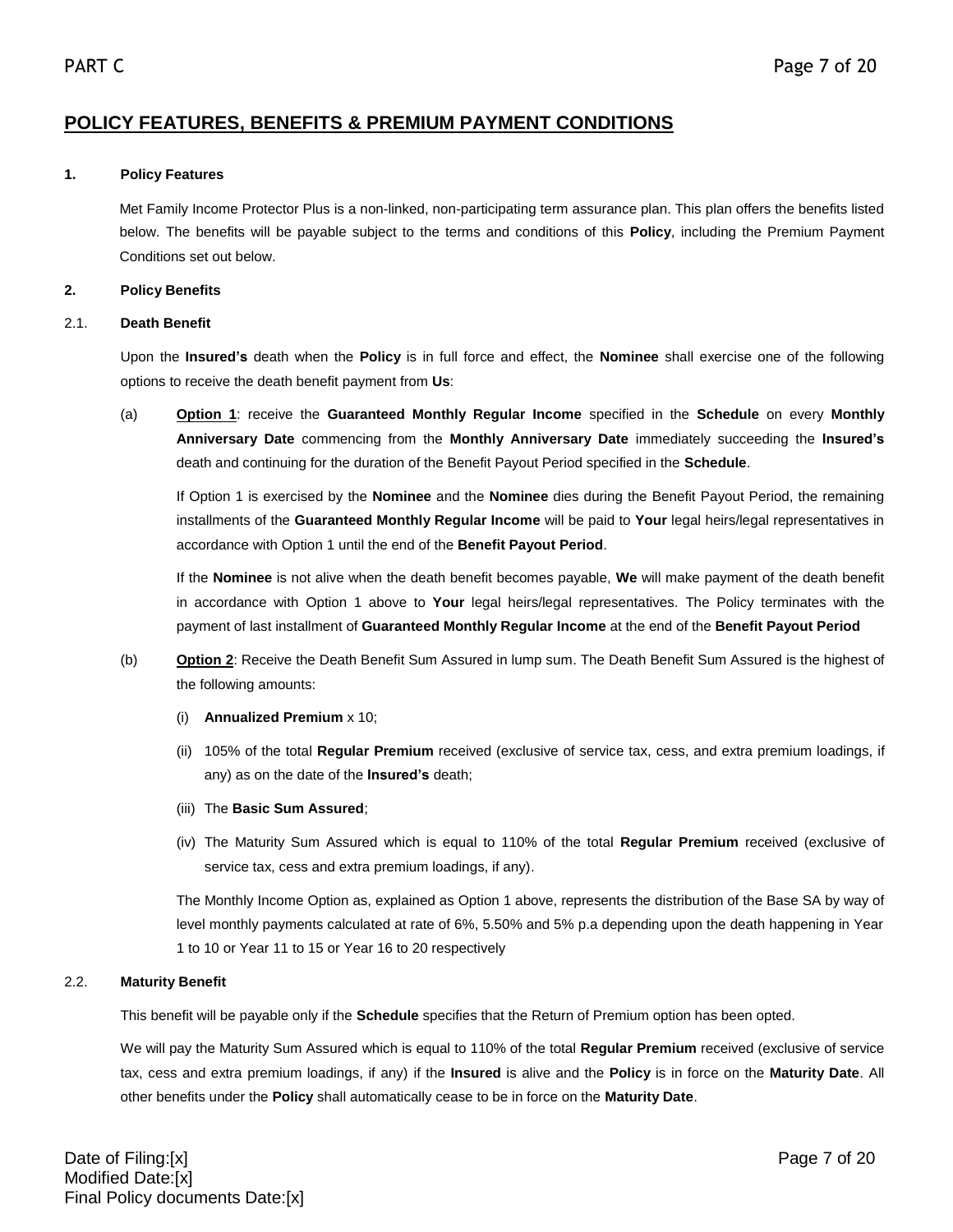#### **3. Premium Payment Conditions**

#### 3.1. **Payment of Regular Premium**

**You** must pay the **Regular Premium** on or before its due date specified in the **Schedule**. All taxes, cess, surcharge and other levies, whether existing now or introduced in the future, will be levied, as and when applicable, on the **Regular Premiums** to be paid by **You**.

#### 3.2. **Alteration of the Regular Premium Frequency**

**You** may change the frequency of **Regular Premium** payments provided that **You** give **Us** a written request and make payment of the Alteration Charges listed in Part E. The change in frequency will be applied only from the **Policy Anniversary** following the date of **Your** request.

#### 3.3. **Grace Period**

.

**Regular Premium** that is not received in full by its due date may be paid in full during the **Grace Period**. Upon the **Insured's** death during the **Grace Period**, the Death Benefit shall be payable in full.

#### 3.4. **Premium Discontinuance during the first 3 Policy Years**

If the **Regular Premium** for the first 3 **Policy Years** has not been received and the due **Regular Premium** is not received in full during the **Grace Period**, the **Policy** will lapse and no benefits shall be payable under the **Policy** on the occurrence of the **Insured's** death or otherwise.

#### 3.5. **Premium Discontinuance after the completion of the first 3 Policy Years**

If the **Regular Premium** for the first 3 **Policy Years** has been received but the due **Regular Premium** is not received in full during the **Grace Period**, the **Policy** will:

- (a) in the event of the Return of Premium Option not being opted ( the availed option is specified in the **Schedule**), lapse and no benefits shall be payable under the **Policy** on the occurrence of the **Insured's** death or otherwise;
- (b) In the event of the Return of Premium Option being chosen (the availed option is specified in the **Schedule**), become a Reduced Paid-up Policy if the **Schedule** specifies that the Return of Premium option has been opted. The following benefits will be payable when the **Policy** is a Reduced Paid-up Policy:
	- (i) **Reduced Death Benefit**: Upon the **Insured's** death when the **Policy** is a Reduced Paid-up Policy, the **Nominee** shall exercise one of the following options to receive the reduced death benefit payment from **Us**:
		- (I) **Option 1**: receive the Reduced Death Benefit Sum Assured in lump sum. The Reduced Death Benefit Sum Assured is calculated as follows:

Death Benefit Sum Assured \* (Number of **Regular Premiums** received/Number of **Regular Premiums** payable during the **Premium Payment Term**)

(II) **Option 2**: receive the Reduced Guaranteed Monthly Regular Income on every **Monthly Anniversary Date** commencing from the **Monthly Anniversary Date** immediately succeeding the **Insured's** death and continuing for the duration of the Benefit Payout Period specified in the **Schedule**. The Reduced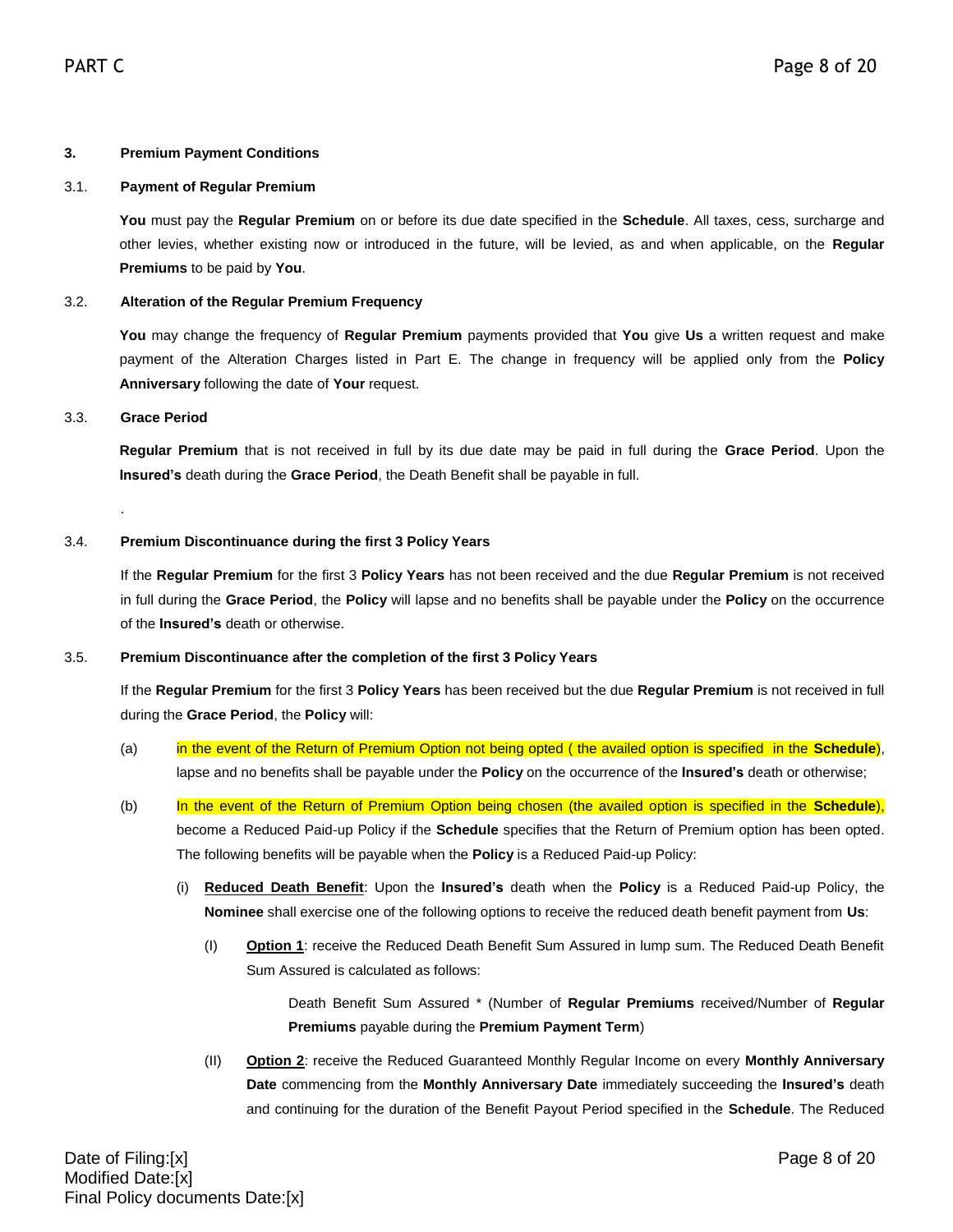Guaranteed Monthly Regular Income is calculated as follows:

Guaranteed Monthly Regular Income specified in the Schedule \* (Number of **Regular Premiums** received/Number of **Regular Premiums** payable during the **Premium Payment Term**)

(ii) **Reduced Maturity Benefit**: This benefit will be payable only if the **Schedule** specifies that the Return of Premium option has been opted. **We** will pay the Reduced Maturity Sum Assured if the **Insured** is alive and the **Policy** is a Reduced Paid-up Policy on the **Maturity Date**. All other benefits under the **Policy** shall automatically cease to be in force on the **Maturity Date**. The Reduced Maturity Sum Assured is calculated as follows:

Maturity Sum Assured \* (Number of **Regular Premiums** received/Number of **Regular Premiums** payable during the **Premium Payment Term**)

(iii) **Surrender: You** may surrender the Reduced Paid-up Policy in accordance with the surrender provisions in Part D.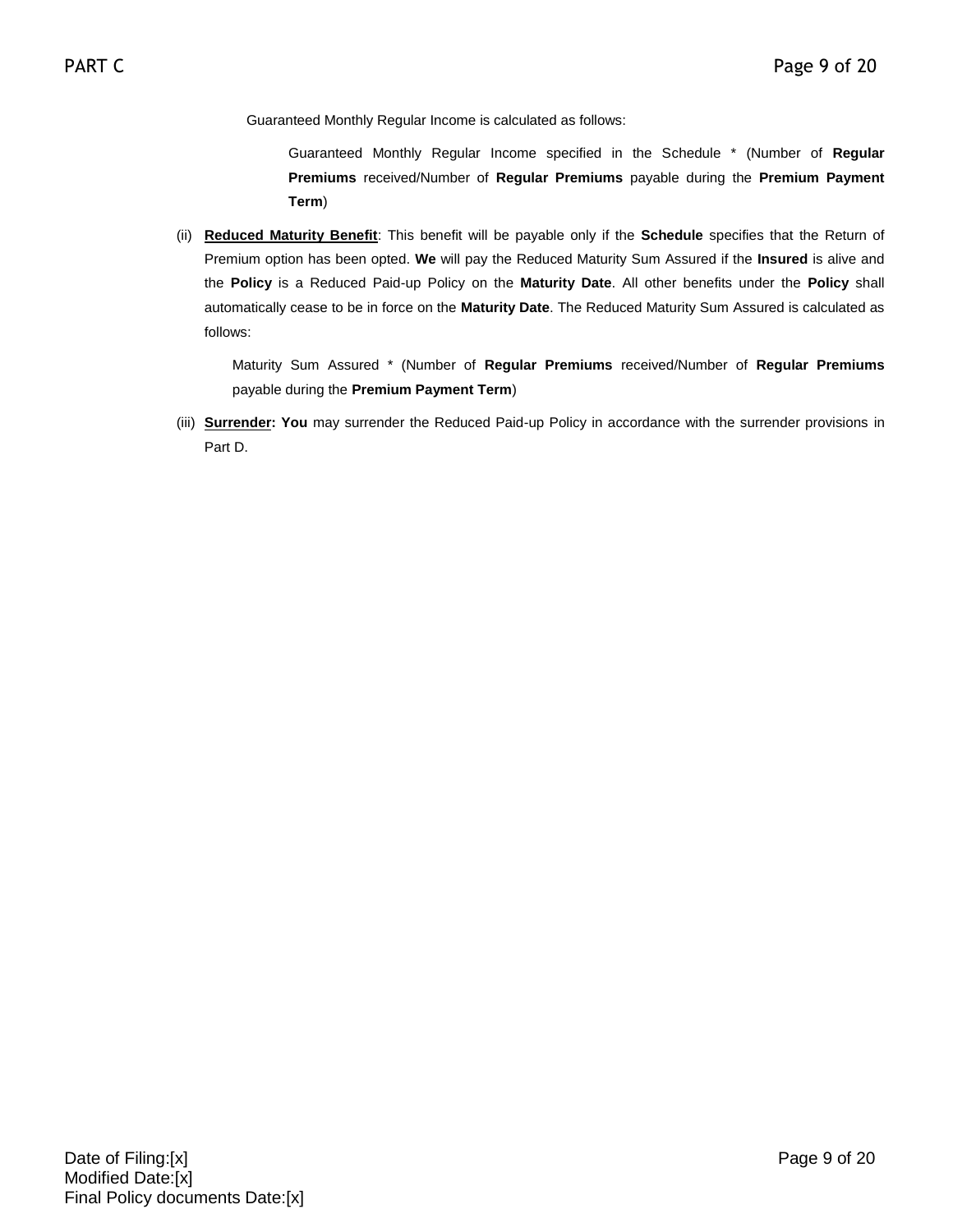### **POLICY SERVICING CONDITIONS**

**You are requested to refer to the Policy Servicing Conditions described below before making a request for Policy servicing to Us.**

#### **1. Free Look Period**

**You** have a period of 15 days from the date of receipt of the **Policy** to review the terms and conditions of this **Policy**. If **You**  have any objections to the terms and conditions, **You** may cancel the **Policy** by giving written notice to **Us** stating the reasons for **Your** objection and **You** will be entitled to a refund of the **Regular Premiums** paid subject to a deduction of proportionate risk premium for the period of cover in addition to the expenses incurred on medical examination (if any) and the stamp duty charges.

#### **2. Procedure for Revival of a Lapsed/Reduced Paid-up Policy**

A **Policy** that has lapsed or that has been converted to a Reduced Paid-up Policy in accordance with Part C may be revived during the **Revival Period** by giving **Us** written notice to revive the **Policy**, provided that:

- (a) Satisfactory evidence of insurability of the **Insured** in accordance with **Our** board approved underwriting policy is provided to **Us** at **Your** expense. **We** may impose extra premium for the continuance of the **Policy** in accordance with **Our** board approved underwriting policy;
- (b) The due **Regular Premium** and interest at the rate specified by **Us** is paid to **Us** in full. **We** may change the applicable interest rate from time to time with the approval of the **IRDA**;
- (c) The Revival Fee specified in Part E is received by **Us**;

#### **3. Loan**

Loans are not available under this **Policy**.

#### **4. Surrender**

**We** will pay the **Surrender Value** if the **Policy** is surrendered after the **Regular Premium** for at least the first 3 **Policy Years** has been received and if the **Schedule** specifies that the Return of Premium option has been opted. The **Policy** and all benefits under the **Policy** shall automatically terminate on the surrender of the **Policy**. The **Surrender Value** payable on surrender of the **Policy** is the higher of the Guaranteed Surrender Value and the Special Surrender Value which are calculated as follows:

(a) **Guaranteed Surrender Value**: The Guaranteed Surrender Value is the minimum surrender value guaranteed to be paid by **Us** which is calculated in accordance with the table below:

| Guaranteed Surrender Value (as % of the total Regular Premiums received,<br>excluding service tax, cess and extra premium loadings, if any) |                    |          |          |
|---------------------------------------------------------------------------------------------------------------------------------------------|--------------------|----------|----------|
| <b>Policy</b><br>Year in<br>which surrender                                                                                                 | <b>Policy Term</b> |          |          |
| is<br>request<br>received                                                                                                                   | 10 years           | 15 years | 20 years |
|                                                                                                                                             | $0.00\%$           | $0.00\%$ | 0.00%    |
| 2                                                                                                                                           | $0.00\%$           | $0.00\%$ | 0.00%    |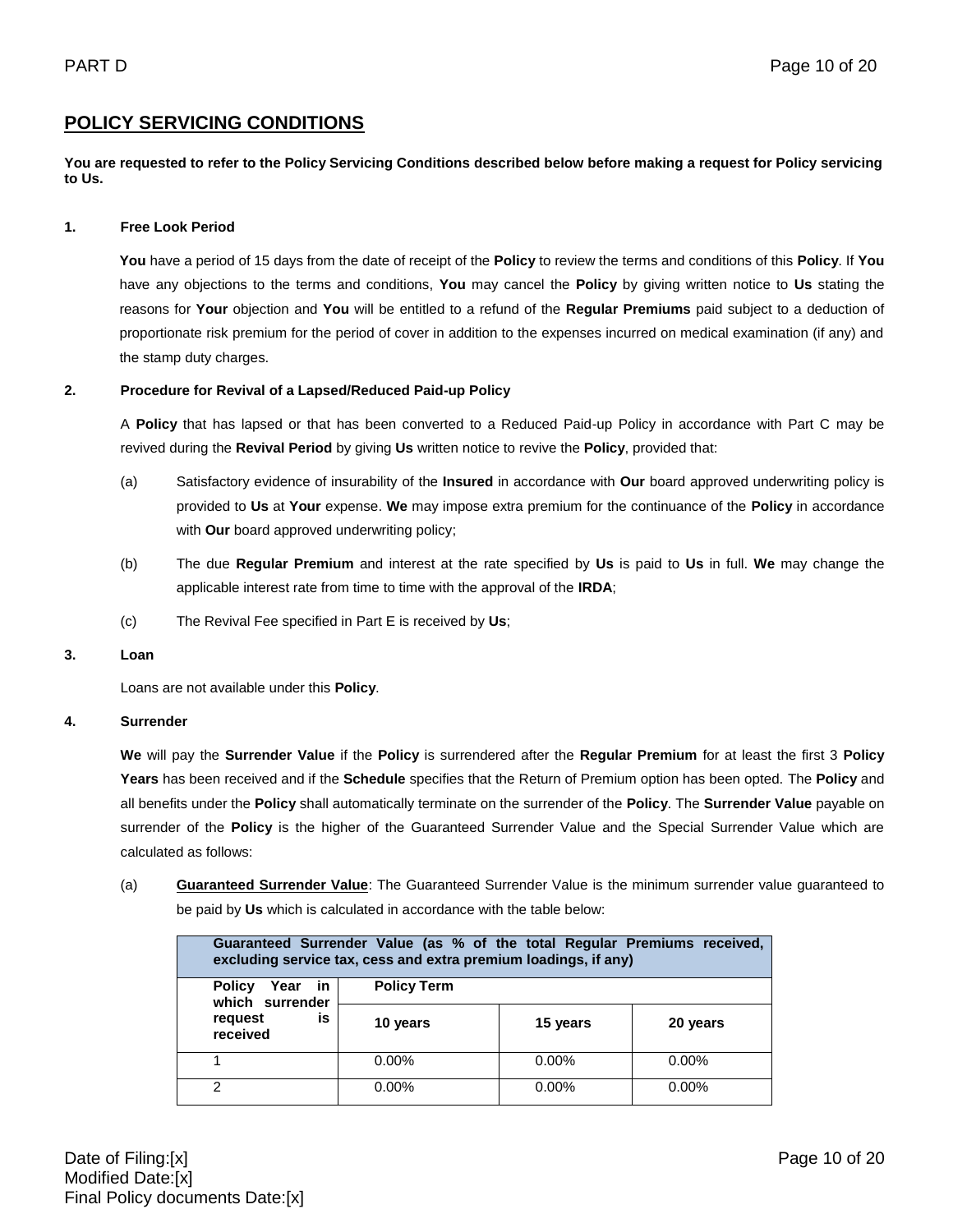Г

| excluding service tax, cess and extra premium loadings, if any) |                    |          |          |
|-----------------------------------------------------------------|--------------------|----------|----------|
| Policy Year<br>in<br>which surrender                            | <b>Policy Term</b> |          |          |
| request<br>is<br>received                                       | 10 years           | 15 years | 20 years |
| $\overline{3}$                                                  | 30.00%             | 30.00%   | 30.00%   |
| $\overline{4}$                                                  | 50.00%             | 50.00%   | 50.00%   |
| 5                                                               | 50.00%             | 50.00%   | 50.00%   |
| 6                                                               | 50.00%             | 50.00%   | 50.00%   |
| $\overline{7}$                                                  | 50.00%             | 50.00%   | 50.00%   |
| $\overline{8}$                                                  | 70.00%             | 55.71%   | 53.33%   |
| 9                                                               | 90.00%             | 61.43%   | 56.67%   |
| $\overline{10}$                                                 | 90.00%             | 67.14%   | 60.00%   |
| $\overline{11}$                                                 |                    | 72.86%   | 63.33%   |
| $\overline{12}$                                                 |                    | 78.57%   | 66.67%   |
| $\overline{13}$                                                 |                    | 84.29%   | 70.00%   |
| 14                                                              |                    | 90.00%   | 73.33%   |
| $\overline{15}$                                                 |                    | 90.00%   | 76.67%   |
| 16                                                              |                    |          | 80.00%   |
| $\overline{17}$                                                 |                    |          | 83.33%   |
| $\overline{18}$                                                 |                    |          | 86.67%   |
| $\overline{19}$                                                 |                    |          | 90.00%   |
| 20                                                              |                    |          | 90.00%   |

**Guaranteed Surrender Value (as % of the total Regular Premiums received,** 

(b) **Special Surrender Value**: The Special Surrender Value is calculated by **Us** using an asset share approach in a way such that in later policy durations the **Surrender Value** is close to asset share and in initial policy durations, **We** are able to recover expenses incurred till date on the **Policy**. **Special Surrender Value** is expressed as a percentage of total premiums paid and varies with the **Policy Term** and the year of discontinuance of the **Policy**. It should be noted that **Special Surrender Value** is always higher than **Guaranteed Surrender Value** (defined above). The Special Surrender Value is not guaranteed and the special surrender value factors may be changed by **Us** from time to time with the approval of the **IRDA**. The current Special Surrender Values as approved by IRDA are as follows:

| Special Surrender Value (as % of total premiums paid) |                    |          |          |
|-------------------------------------------------------|--------------------|----------|----------|
| Year of                                               | <b>Policy Term</b> |          |          |
| surrender                                             | 10 years           | 15 years | 20 years |
|                                                       | 0.00%              | 0.00%    | 0.00%    |
| 2                                                     | 0.00%              | 0.00%    | 0.00%    |
| 3                                                     | 55.00%             | 45.00%   | 45.00%   |
|                                                       | 60.00%             | 50.00%   | 50.00%   |
| 5                                                     | 70.00%             | 60.00%   | 55.00%   |
| 6                                                     | 75.00%             | 65.00%   | 60.00%   |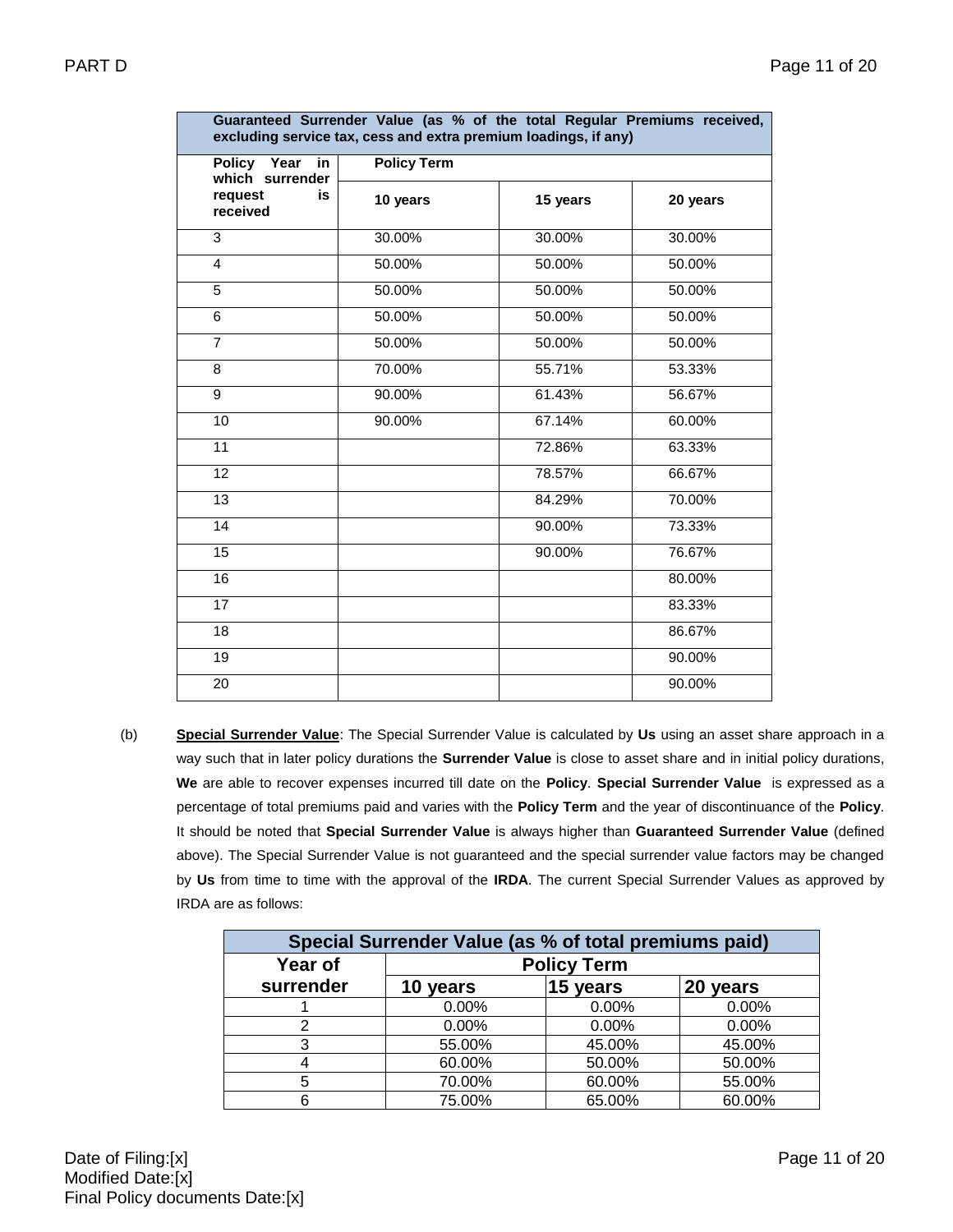| Special Surrender Value (as % of total premiums paid) |                    |          |          |
|-------------------------------------------------------|--------------------|----------|----------|
| Year of                                               | <b>Policy Term</b> |          |          |
| surrender                                             | 10 years           | 15 years | 20 years |
|                                                       | 80.00%             | 70.00%   | 65.00%   |
| 8                                                     | 90.00%             | 75.00%   | 70.00%   |
| 9                                                     | 100.00%            | 80.00%   | 75.00%   |
| 10                                                    | 105.00%            | 85.00%   | 80.00%   |
| 11                                                    |                    | 90.00%   | 85.00%   |
| 12                                                    |                    | 95.00%   | 85.00%   |
| 13                                                    |                    | 100.00%  | 90.00%   |
| 14                                                    |                    | 100.00%  | 90.00%   |
| 15                                                    |                    | 105.00%  | 95.00%   |
| 16                                                    |                    |          | 95.00%   |
| 17                                                    |                    |          | 100.00%  |
| 18                                                    |                    |          | 100.00%  |
| 19                                                    |                    |          | 100.00%  |
| 20                                                    |                    |          | 105.00%  |

These Surrender Value Factor depends on the then prevailing market conditions and is not guaranteed. **You** may check the applicable special surrender value with **Us** before surrendering the **Policy**.

#### **5. Claims Procedure**

**We** will not be obliged to make any payment of the Death Benefit unless and until **We** have received all of the information and documentation **We** request, including but not limited to:

- (a) The original **Policy** document;
- (b) The claim form prescribed by **Us**, duly completed;
- (c) The official death certificate issued by a competent governmental authority;
- (d) First Information Report, police inquest report and a post-mortem report where the **Insured's** death is due to an unnatural cause;
- (e) Proof of title to the **Policy** where applicable;
- (f) Nominee/**Appointee**/legal heir identification and address proof as per regulatory requirements.

**We** will not be obliged to make any payment of the Maturity Benefit unless and until **We** have received all of the information and documentation **We** request, including but not limited to:

- (a) The **Policy** document.
- (b) The claim form prescribed by **Us**, duly completed;
- (c) The discharge voucher prescribed by **Us**, duly completed

#### **6. Termination of the Policy**

The **Policy** shall be terminated on the occurrence of the earliest of the following:

- (a) Payment of the Death Benefit specified in Part C in full;
- (b) The surrender of the **Policy**;

Date of Filing:[x] Page 12 of 20 Modified Date:[x] Final Policy documents Date:[x]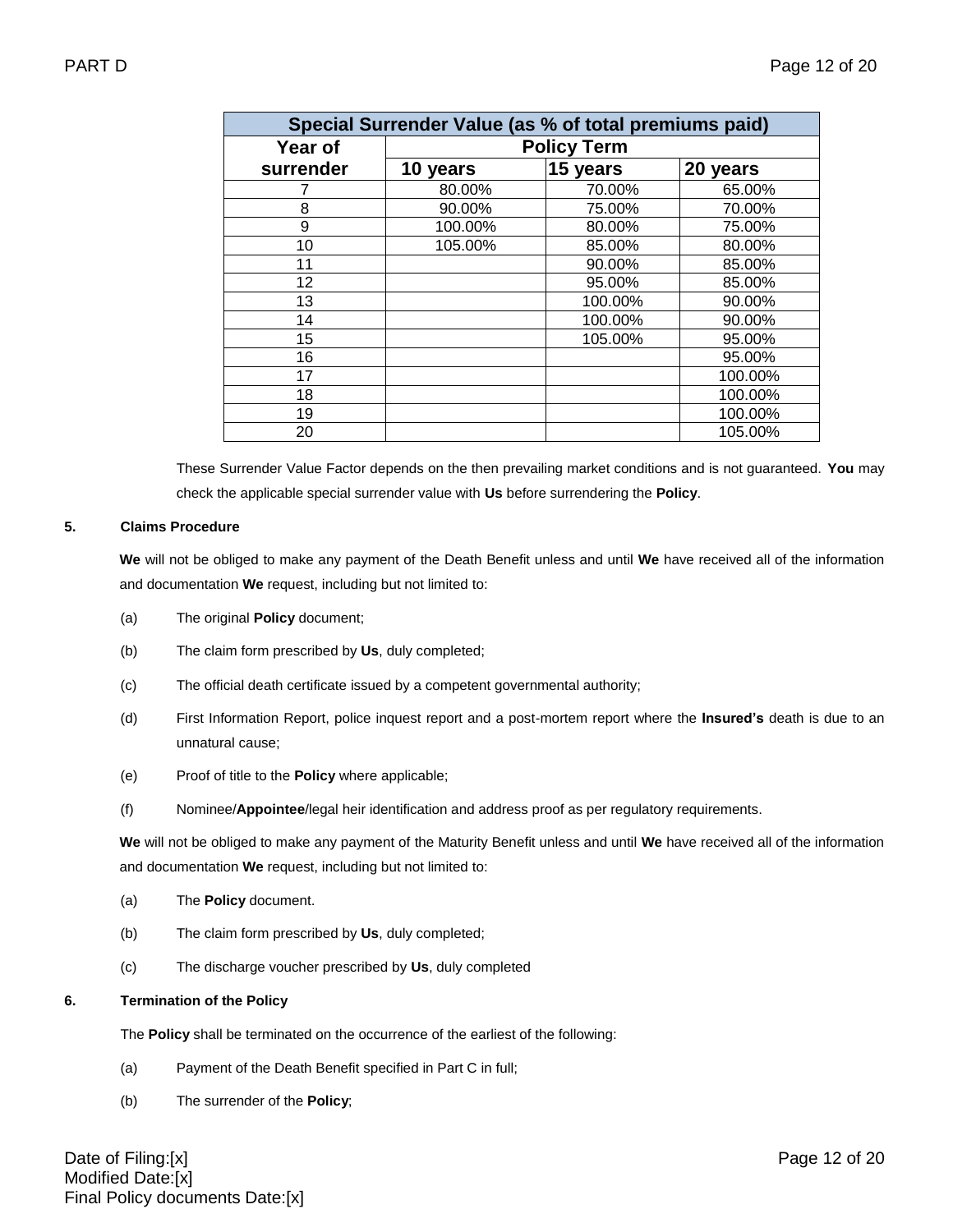### (c) The **Maturity Date**;

(d) On the expiry of the **Revival Period** provided that the **Policy** has not been converted to a Reduced Paid-up Policy in accordance with Part C.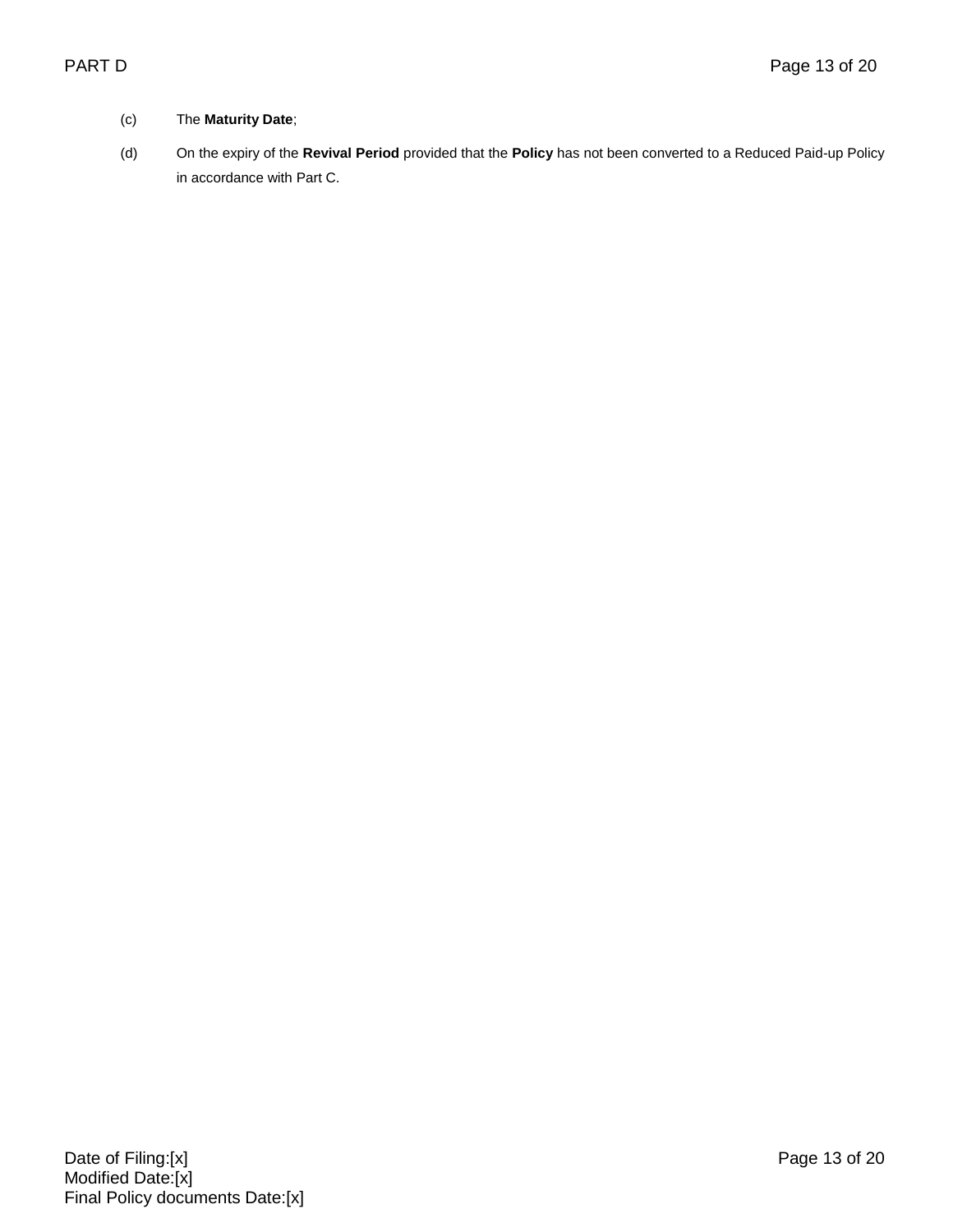# **POLICY CHARGES**

The following fees/charges are applicable under this **Policy**:

- 1. Alteration Charges: This charge is payable for each request that **You** make to **Us** to change the applicable frequency for payment of the **Regular Premium** under the **Policy** in accordance with the Premium Payment Conditions in Part C. The Alteration Charges presently are Rs.100 for each request. This charge is subject to change with the approval of the **IRDA**.
- 2. Revival Fee: This fee is payable for each request that **You** make to **Us** to revive a lapsed/Reduced Paid-up Policy in accordance with the Revival provisions in Part D. The Revival Fee is presently Rs.250 for each request. This fee is subject to change with the approval of the **IRDA**.
- 3. Miscellaneous Fee: This fee is payable for issuing a new Policy document if the original Policy document has been lost. The Miscellaneous Fee is presently Rs. 200 for each such request.

#### 4. **Notices:**

Any notice, request direction or instructions given to Us, under this Policy, shall be in writing and delivered by hand, post, facsimile or from registered electronic mail ID to:

PNB MetLife India Insurance Company Ltd., 'Brigade Seshamahal', 5 Vani Vilas Road, Basvangudi, Bangalore – 560 004, India. Toll Free Help line: 1-800-425-6969 (8am –8pm) Phone: +91 80 2650 2244 / Fax +91 80 41506969 Email: indiaservice@pnbmetlife.co.in / Web[: www.pnbmetlife.co.in](http://www.pnbmetlife.co.in/)

Similarly, any notice, direction or instruction to be given by Us, under the Policy shall be in writing and delivered by hand, post, courier, facsimile or registered electronic mail ID to the updated address in the records of the Company.

You are requested to communicate any change in address, immediately, to enable us to serve you promptly.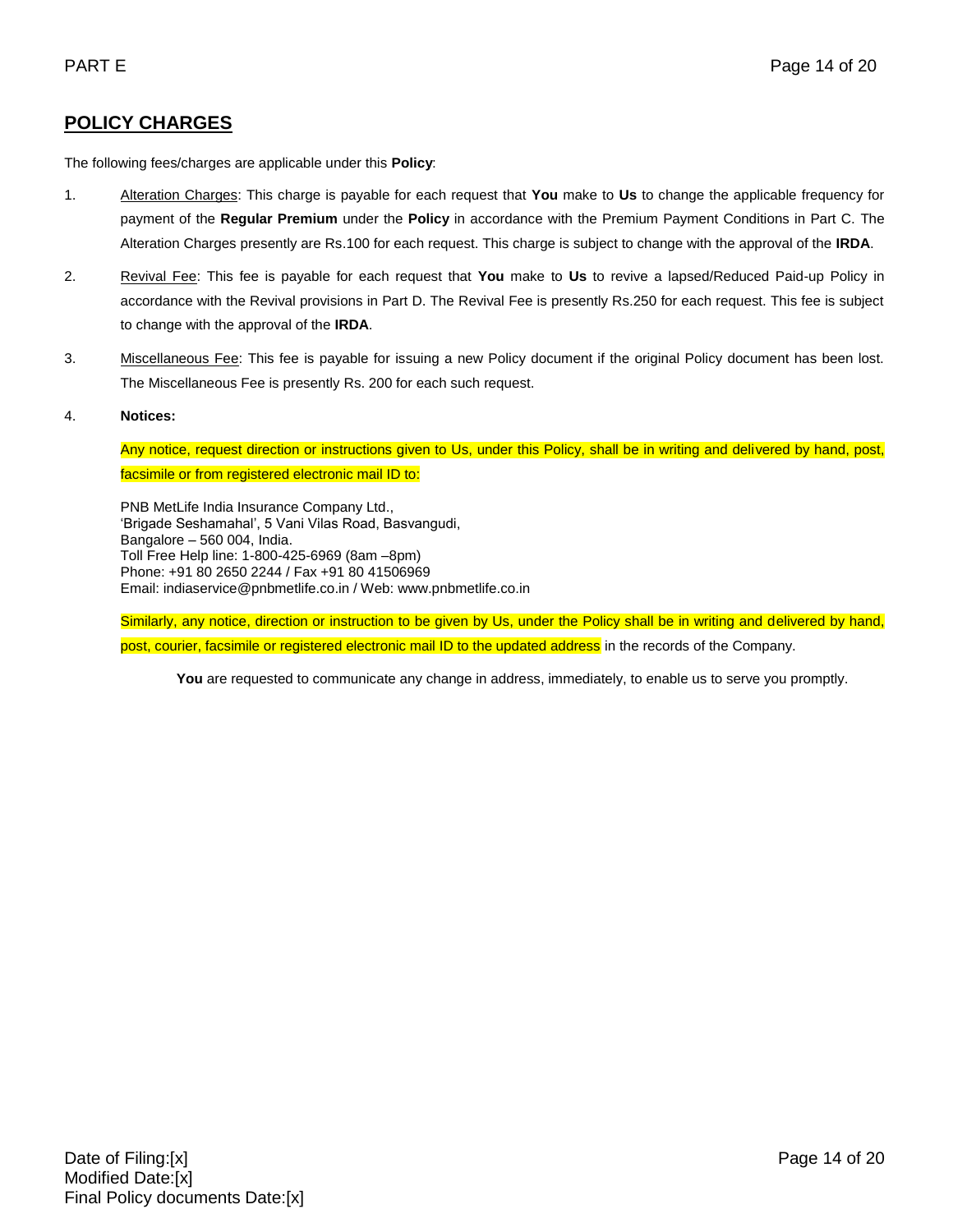### **GENERAL TERMS & CONDITIONS**

#### **The following general terms and conditions are applicable to Your Policy.**

If **You** wish to change the **Nominee**, assign the **Policy** or update **Your/Nominee's** address or other contact details in **Our** records, **You** should do so only through the forms prescribed by **Us** for these purposes. These forms are available at **Our** offices or may be obtained from **Your** financial advisor.

#### 1. **Nomination**

**You** may nominate a **Nominee** or change an existing **Nominee** before the **Maturity Date** in accordance with Section 39 of the Insurance Act, 1938 by giving **Us** prior written notice. No nomination or change in **Nominee** will be effective before it is registered in **Our** records and **We** have sent an endorsement confirming the identity of the **Nominee**. In registering a nomination, **We** do not accept any responsibility or express any opinion as to its validity or legality.

#### 2. **Assignment**

**You** may assign this **Policy** in accordance with Section 38 of the Insurance Act, 1938 by giving **Us** prior written notice. An assignment will be effective against **Us** only once **We** have received written notice of the assignment and a copy of the **Policy** document and **We** have sent an endorsement confirming that the assignment has been recorded. In registering an assignment, **We** do not accept any responsibility or express any opinion as to its validity or legality.

#### 3. **Taxation**

The tax benefits on the **Policy** shall be as per the prevailing tax laws in India and amendments thereto from time to time. In respect of any payment made or to be made under this **Policy**, **We** will deduct or charge or recover taxes including service tax and other levies as applicable at such rates as notified by the government or such other body authorized by the government from time to time. Tax laws are subject to change.

#### 4. **Currency & Place of Payment**

All amounts payable either to or by **Us** will be paid in the currency shown in the **Schedule**. Such amounts will be paid by a negotiable bank draft or cheque drawn on a bank in the country in which the currency of this **Policy** is denominated.

#### 5. **Disclosure & Fraud**

This **Policy** has been issued on **Your** representation that **You** have made full and accurate disclosures of all material facts and circumstances and that **You** have not misrepresented or suppressed any material facts or circumstances. In the event it is proved in accordance with Section 45 of Insurance Act, 1938 that **You** have misrepresented or suppressed any material fact or circumstances **We** shall have the right to take such action as **We** deem appropriate including cancellation of Policy. Upon cancellation **We** will pay the **Surrender Value**.

If **You** or the **Nominee** anyone acting for **You/Nominee** or at **Your/Nominee's** direction or with **Your/Nominee's** knowledge is proved in accordance with Section 45 of Insurance Act, 1938 to have sent or advanced any claim knowing it to be false, fraudulent or dishonest in any respect then this **Policy** will be void and **We** will pay the **Surrender Value**.

#### 6. **Section 45 of the Insurance Act, 1938**

No policy of life insurance effected before the commencement of this Act shall after the expiry of two years from the date of commencement of this Act and no policy of life insurance effected after the coming into force of this Act shall after the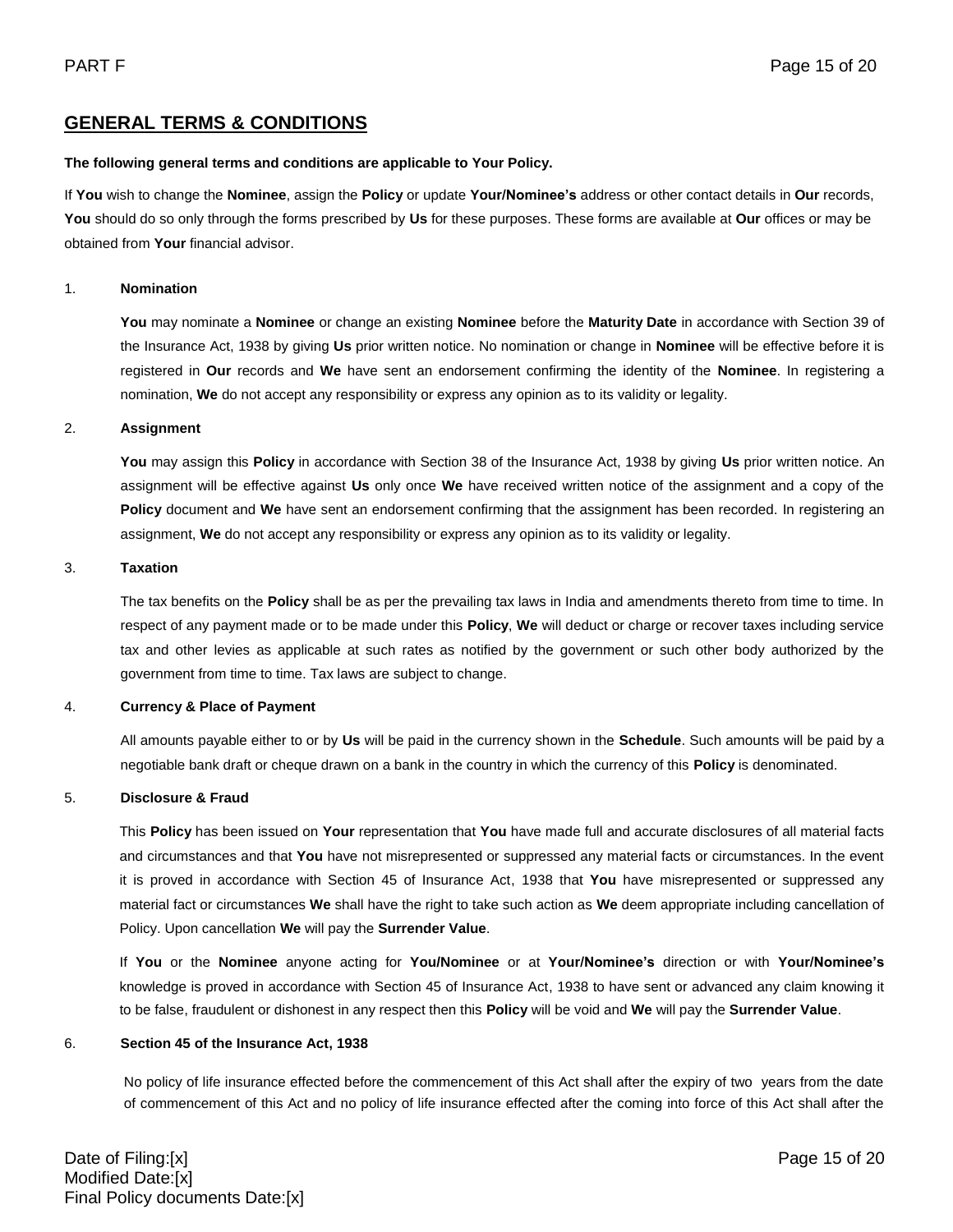expiry of two years from the date on which it was effected, be called in question by an insurer on the ground that a statement made in the proposal for insurance or in any report of a medical officer, or referee, or friend of the insured, or in any other document leading to the issue of the policy, was inaccurate or false, unless the insurer shows that the such statement was on material matter or suppressed facts which it was material to disclose and that it was fraudulently made by the policy owner and that the owner knew at the time of making it that the statement was false or that it suppressed facts which it was material to disclose.

Provided that nothing in this section shall prevent the insurer from calling for proof of age at any time if he is entitled to do so, and no policy shall be deemed to be called in question merely because the terms of the policy are adjusted on subsequent proof that the age of the life insured was incorrectly stated in the proposal.

#### 7. **Proof of Age**

- (a) Subject to Section 45 of the Insurance Act 1938, if the actual age of the **Insured** differs from the **Age** stated in the **Application** then:
	- (i) If the actual age proves to be higher than what is stated in the **Application**, the **Basic Sum Assured** will be adjusted to that which would have been purchased by the amount of premium paid, had the age been correctly stated. The **Policy** will continue to be in force;
	- (ii) If the actual age proves to be lower than what is stated in the **Application**, the premium paid in excess will be refunded to **You** without interest or may be adjusted towards future premium at **Our** sole discretion. The **Policy** will continue to be in force.
- (b) If the **Insured**'s actual age is such that it would have made him/her ineligible for the insurance cover stated in the **Policy**, **We** reserve the right at **Our** sole discretion to take such action as may be deemed appropriate including cancellation of the **Policy** upon payment of the **Surrender Value**.

#### 8. **Loss of the Policy Document**

If the **Policy** is lost or destroyed, **You** may make a written request for a duplicate **Policy** which **We** will issue duly endorsed to show that it is in place of the original document, as long as **You** first pay **Us** the Miscellaneous Fee specified in Part E. Upon the issue of a duplicate **Policy**, the original will cease to have any legal force or effect.

#### 9. **Travel, Residence & Occupation**

This **Policy** does not impose any restrictions as to travel, residence or occupation.

#### 10. **Changes to the Terms & Conditions**

**We** may, in **Our** sole discretion change the **Policy** terms and conditions with the prior approval of the **IRDA**. **We** will notify **You** of any changes to the terms and conditions within four weeks of the change taking place. If **You** object to the changes **You** must give written notice to **Us** within a further four weeks or **You** will be deemed to have accepted the change. If **You** give written notice of **Your** objection within four weeks the **Policy** will be deemed to be surrendered and the applicable **Surrender Value** shall be payable**.** 

#### 11. **Governing Law & Jurisdiction**

The terms and conditions of the **Policy** shall be governed by and be subject to Indian law and be subject to the sole and exclusive jurisdiction of the Indian courts.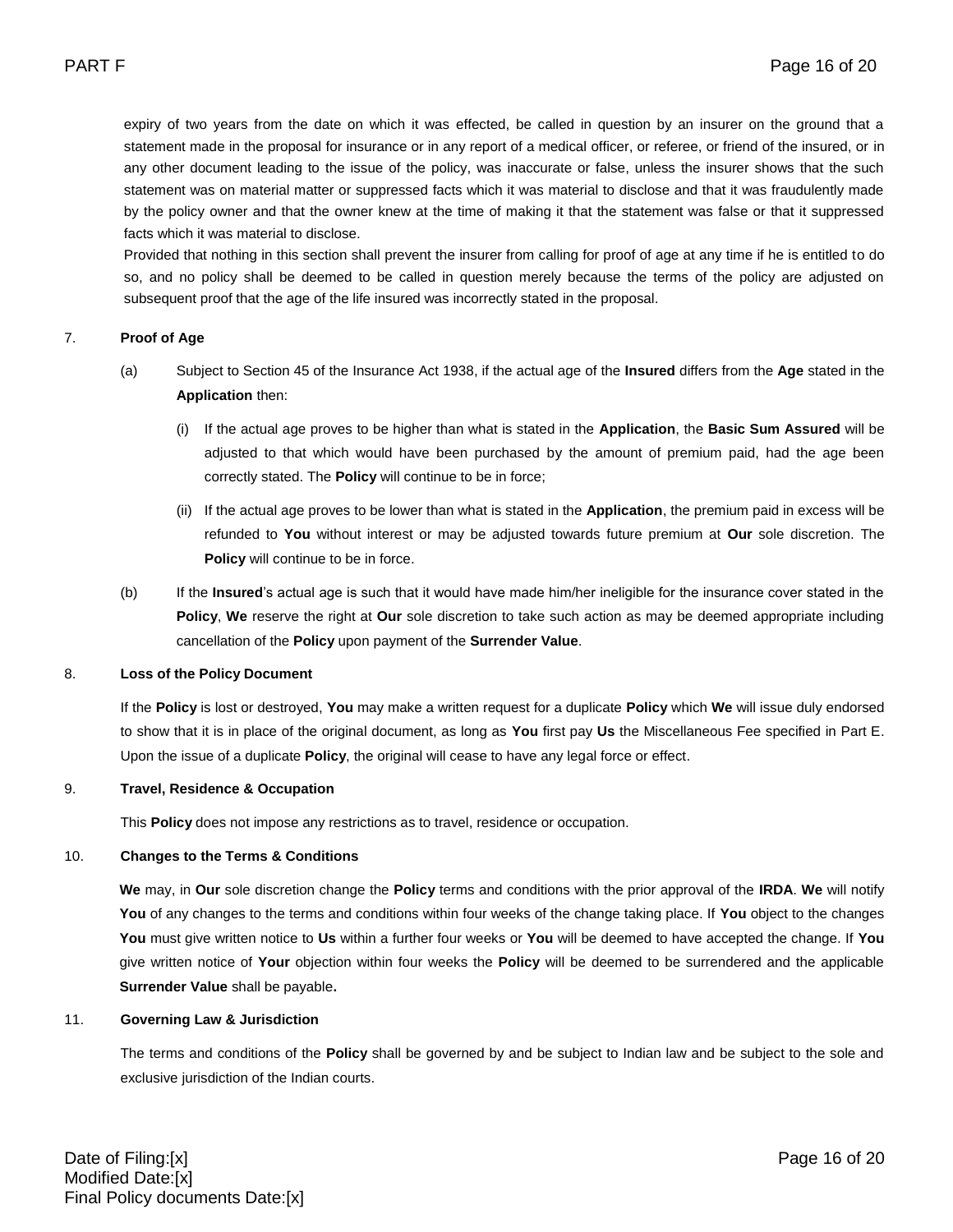#### **12. Fraud**

In case of Fraud / Misrepresentation by the Policyholder, the Policy will be cancelled immediately by refunding the applicable **Surrender Value** (if any) subject to fraud or misrepresentation being proved as per Section 45 of the Insurance Act, 1938

### **13. Suicide Exclusion**

If the **Insured's** death is due to suicide (whether sane or insane at the time) within one year from the **Date of Commencement**, **Our** liability to make payment under the **Policy** will be limited to refunding 80% of the total **Regular Premium** received under the **Policy**. **We** shall not be liable to pay any interest on this amount.

If the **Insured's** death is due to suicide (whether sane or insane at the time) within one year from the date of the last revival of the **Policy**, **Our** liability to make payment under the **Policy** will be limited to:

- (a) The higher of the **Surrender Value** or 80% of the total **Regular Premium** received under the **Policy**, if the **Schedule** specifies that the Return of Premium option has been opted.
- (b) Refunding 80% of the total **Regular Premium** received under the **Policy**, if the **Schedule** specifies that the Return of Premium option has not been opted.

**We** shall not be liable to pay any interest on this amount.

#### **14. Our Address for Communications**

All notices and communications in respect of this **Policy** shall be addressed to **Us** at the following address:

**PNB MetLife India Insurance Company Ltd., 'Brigade Seshamahal' 5 Vani Vilas Road Basvangudi Bangalore – 560 004 India.**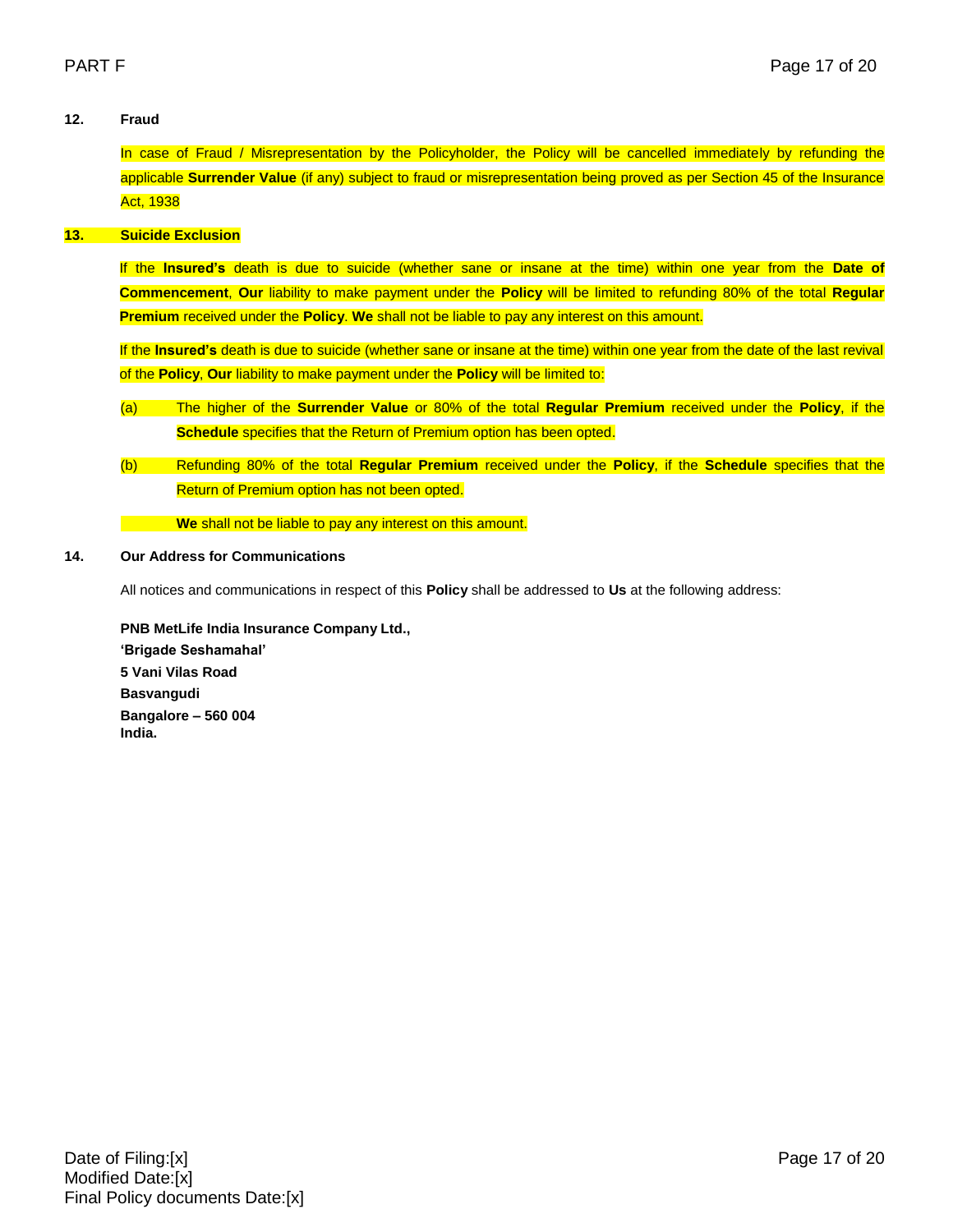### **GRIEVANCE REDRESSAL MECHANISM & OMBUDSMAN DETAILS**

#### **Grievance Redressal Mechanism**

In case **You** have any query or complaint or grievance, **You** may approach **Our** office at the following address:

**PNB MetLife India Insurance Company Ltd., 'Brigade Seshamahal' 5 Vani Vilas Road Basvangudi Bangalore – 560 004 India.** 

**Toll Free Help line: 1-800-425-6969 (8am –8pm) Phone: +91 80 2650 2244 Fax +91 80 41506969 Email: [indiaservice@pnbmetlife.com](mailto:indiaservice@pnbmetlife.com) Web: www.pnbmetlife.com** 

Please address **Your** queries or complaints to **Our** customer services department, and **Your** grievances to **Our** grievance redressal officer, who are authorized to review **Your** queries or complaints or grievances and address the same. Please note that only an officer duly authorized by **Us** has the authority to resolve **Your** queries or complaints or grievances. **We** shall in no way be responsible, or liable, or bound by, any replies or communications or undertakings, given by or received from, any financial advisor or any employee who was involved in selling **You** this **Policy**.

In case **You** are not satisfied with the decision of the above office, or have not received any response within 10 days, **You** may contact the following official of the **IRDA** for resolution:

> **Grievance cell (Complaint against Life insurer) Insurance Regulatory and Development Authority Parishrama Bhawanam, 5-9-58/B, Basheerbagh, Hyderabad – 500 004. Phone: +91-40- 6682 0964/6678 9768 (Ext –251) E-mail: [lifecomplaints@irda.gov.in](mailto:lifecomplaints@irda.gov.in)**

In case **You** are not satisfied with **Our** decision/resolution of the **Company**, **You** may approach the insurance ombudsman at the address in the list of ombudsman below, if **Your** grievance pertains to**:**

- (a) Insurance claim that has been rejected or dispute of a claim on legal construction of the **Policy;**
- (b) Delay in settlement of claim;
- (c) Dispute with regard to premium; or
- (d) Non-receipt of **Your Policy** document.

The complaint should be made in writing duly signed by the **You**, **Nominee** or by **Your** legal heirs with full details of the complaint and the contact information of complainant

As per Rule 13(3) of the Redress of Public Grievances Rules 1998, the complaint to the insurance ombudsman can be made:

(a) Only if the grievance has been rejected by the grievance redress machinery of the Insurer;

Date of Filing:[x] Page 18 of 20 Modified Date:[x] Final Policy documents Date:[x]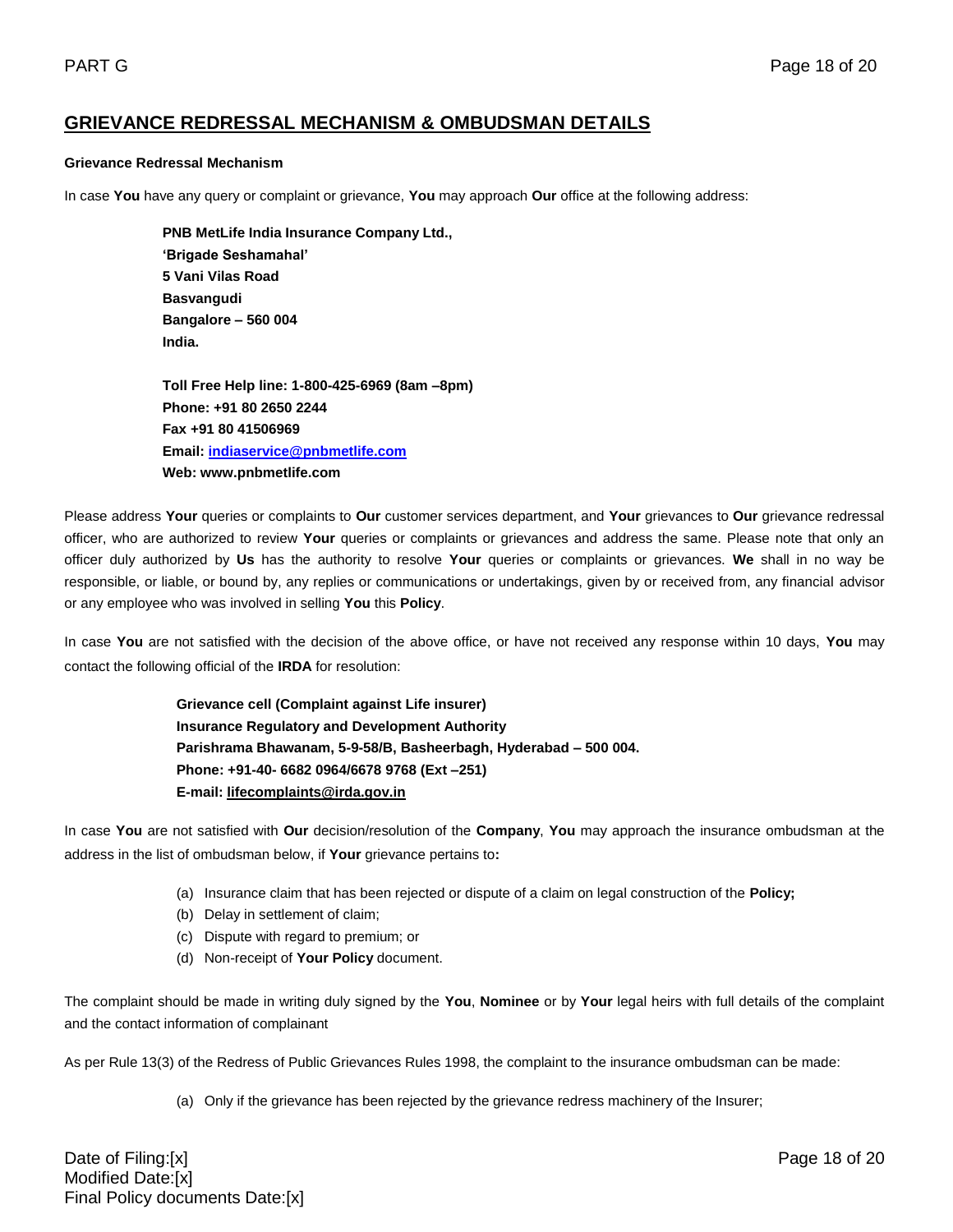- (b) Within a period of one year from the date of rejection by the insurer; and
- (c) If it is not simultaneously under any litigation.

### **List of Insurance Ombudsman**

| <b>CONTACT DETAILS</b>                                                                                                                                                                                                                  | <b>JURISDICTION</b>                                                                                                                    |
|-----------------------------------------------------------------------------------------------------------------------------------------------------------------------------------------------------------------------------------------|----------------------------------------------------------------------------------------------------------------------------------------|
| <b>AHMEDABAD</b>                                                                                                                                                                                                                        |                                                                                                                                        |
| Office of the Insurance Ombudsman,<br>2nd floor, Ambica House,<br>Near C.U. Shah College,<br>5, Navyug Colony, Ashram Road,<br>Ahmedabad - 380 014<br>Tel.:- 079-27546150/139<br>Fax:- 079-27546142<br>Email:-ins.omb@rediffmail.com    | State of Gujarat and Union<br>Territories of Dadra & Nagar<br>Haveli and Daman and Diu.                                                |
| <b>BHOPAL</b><br>Office of the Insurance Ombudsman,<br>Janak Vihar Complex,<br>2nd Floor, 6, Malviya Nagar, Opp. Airtel,<br>Bhopal - 462 011.<br>Tel.:- 0755-2769200/201/202<br>Fax:- 0755-2769203<br>Email: bimalokpalbhopal@gmail.com | States of Madhya Pradesh and<br>Chattisgarh.                                                                                           |
| <b>BHUBANESHWAR</b><br>Office of the Insurance Ombudsman,<br>62, Forest park,<br>Bhubneshwar - 751 009.<br>Tel.:- 0674-2596461/2596455<br>Fax:- 0674-2596429<br>Email:-ioobbsr@dataone.in                                               | State of Orissa.                                                                                                                       |
| <b>CHANDIGARH</b>                                                                                                                                                                                                                       |                                                                                                                                        |
| Office of the Insurance Ombudsman,<br>S.C.O. No. 101, 102 & 103, 2nd Floor,<br>Batra Building, Sector 17 - D,<br>Chandigarh $-160017$ .<br>Tel.:- 0172-2706196/5861/6468<br>Fax:- 0172-2708274<br>Email:-ombchd@yahoo.co.in             | States of Punjab, Haryana,<br>Himachal Pradesh, Jammu &<br>Kashmir and Union territory of<br>Chandigarh.                               |
| <b>CHENNAI</b>                                                                                                                                                                                                                          |                                                                                                                                        |
| Office of the Insurance Ombudsman,<br>Fatima Akhtar Court.<br>4th Floor, 453 (old 312), Anna Salai, Teynampet,<br>CHENNAI - 600 018.<br>Tel.:- 044-24333678/664/668<br>Fax:- 044-24333664<br>Email:-chennaiinsuranceombudsman@gmail.com | State of Tamil Nadu and Union<br>Territories - Pondicherry Town<br>and Karaikal (which are part of<br>Union Territory of Pondicherry). |
| <b>DELHI</b><br>Office of the Insurance Ombudsman,<br>2/2 A, Universal Insurance Building,<br>Asaf Ali Road,<br>New Delhi - 110 002.<br>Tel.:- 011-23239611/7539/7532<br>Fax:- 011-23230858                                             | States of Delhi and Rajasthan.                                                                                                         |